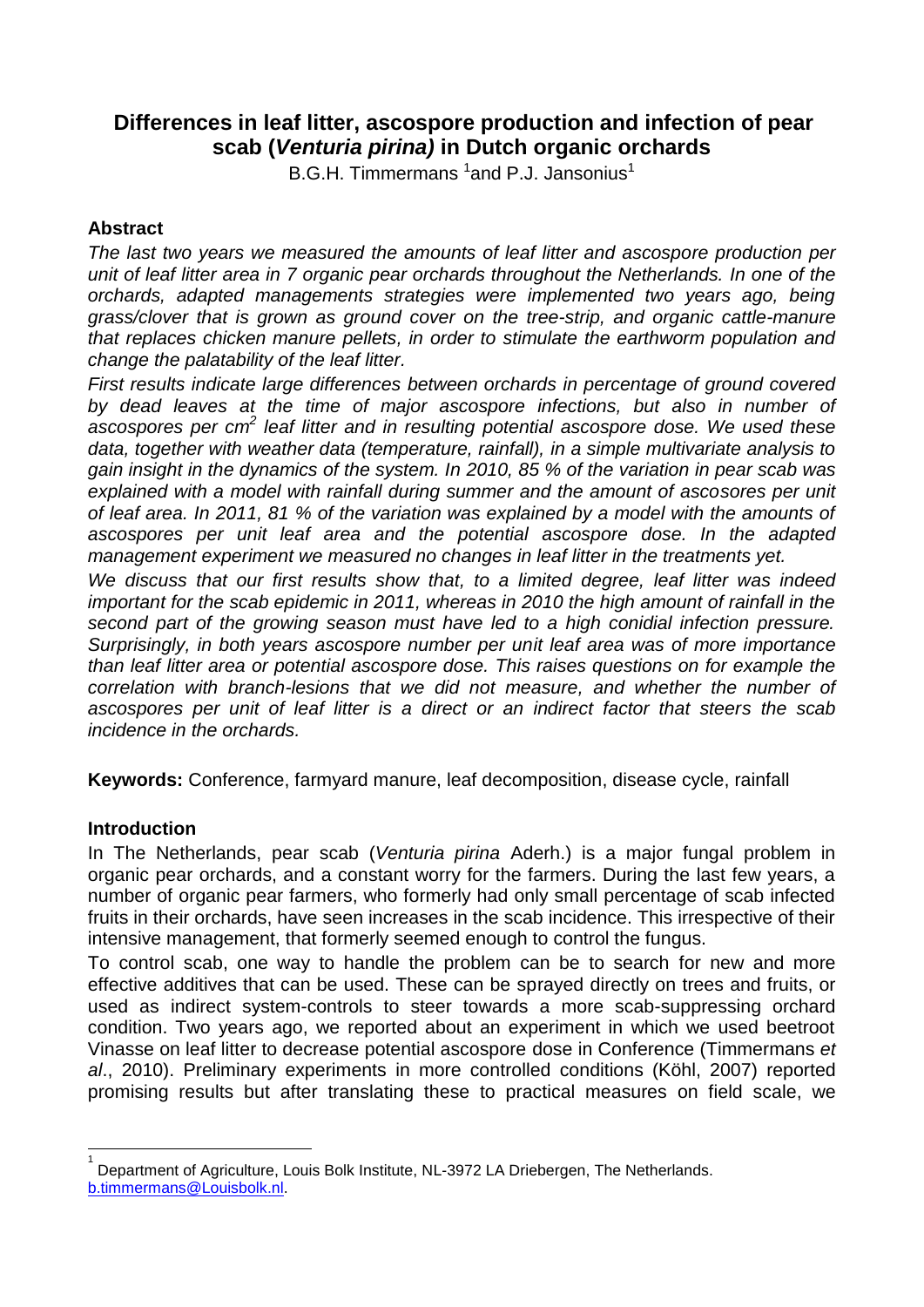measured the opposite, which could be due to variation in Vinasse quality or the application method we used.

In contrast with apple scab (caused by *Venturia inaequalis* Cooke) pear scab can overwinter not only on the leaf litter covering the soil, but also on the braches of the pear trees as lesions. Therefore, ascospores formed on leaf litter are not the only starters of infection in spring.

In order to gain insight in the disease cycle of pear scab and the role of ascospores, we developed a means of measuring leaf litter and number of ascospores per unit of leaf litter area at the time of the first major ascopore infections in spring. First visual impressions were that there were quite big differences between orchards, and we devised adapted managements strategies to see whether we could steer differences, or whether they are (partly) intrinsic to local soil and (micro)climate.

# **Material and Methods**

# The orchards: collecting leaves

This project has been performed with leaves from 8 commercial orchards, throughout The Netherlands, in which standard commercial fungicide management has been applied. In the winter of 2009-2010 and 2010-2011 fallen leaves have been collected in the 8 orchards, by walking and collecting around 2-3 kg of fallen leaves from the soil throughout each of the orchard-fields. Many small samples were taken to obtain a reliable sample. The leaves have been transported to the Louis Bolk Institute and after mixing placed in a field in wire-mesh cages with a small mesh at the bottom that prevented earthworms from entering. In spring, during a heavy rain shower a plastic foil was placed at 50 cm height above the mesh cages, to prevent ascospore discharge.

# Measurement of leaf litter

In spring of 2010 and 2011, at the time we presumed the major ascospore discharges would take place (21,22,26 April, 15, 17 May 2010; 14, 19, 20 and 21 April 2011) the remaining leaf litter present in the 8 orchards was quantified. This was done by using a wire mesh (mesh size 4 mm) and placing it on the soil every 10-20 meters (depending on the length the orchards) in several rows throughout the orchards. The mesh was adapted in length to be half the row distance of each orchard, and placed from tree-base to midrow. On each placing location the amount of wire-squares that were filled with leaf litter, in one line of the mesh, was counted (totals of 54 – 163 counts per orchard).

# Measurement of the potential ascospore number per unit of leaf area

After a period of warm and dry weather (around 20°C during the day) leaves in each mesh cage were sampled (April, 2010 and 2011): the loose and slightly moist leaves at the top were mixed and a 25 g sample was taken from each mesh cage. The wet and compacted lowest level of leaf litter was not sampled. Leaves were then incubated at room temperature in trays lined with wet tissue and covered with a porous plastic sheet for two weeks.

Measurement of the ascospore number was done in a method according to Kollar (2000): the 25 g leaf material from each mesh cage was put into 1 l glass jars and submerged in 500 ml demineralised water, in which the leaves were shaken for 1 hour. Then, the material was poured out of the pots and sieved with a 0.25 mm sieve to remove the course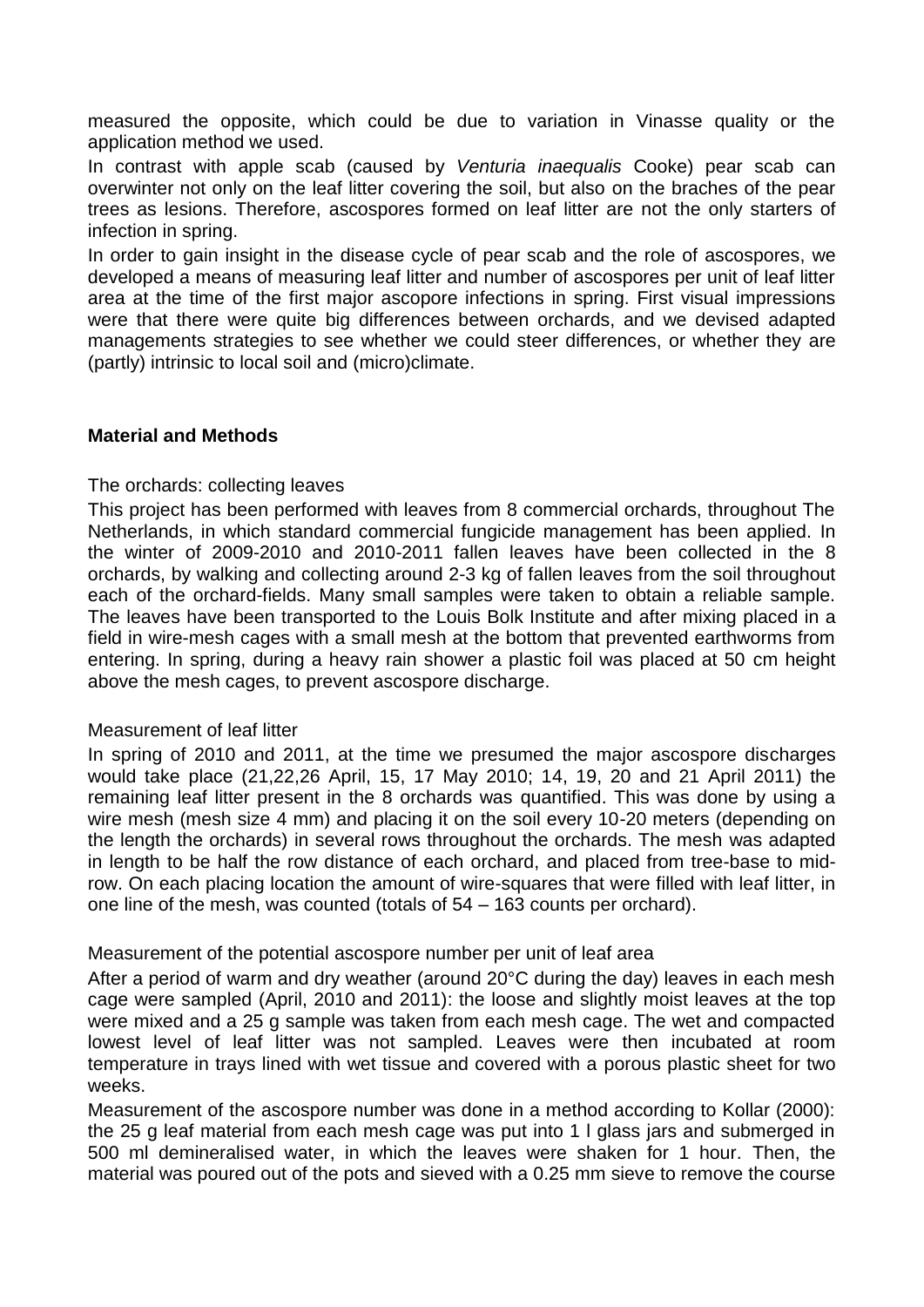material and subsequently with a 53 μm sieve to remove finer detritus. The filtrate was placed in a centrifuge for 5' at 3300 rpm. The supernatant was pipetted into 1 ml of water and kept at -20°C until counting, that was done on subsamples in a Bürker counting chamber under a microscope at 400x magnification. A handful of the incubated leaves was spread out and a digital image was taken, from which the area per g leave was measured using image-J.

# Measurement of scab infection

In each orchard, also the scab infection was measured. In 2010 this was done by randomly picking 1000 fruits (picking one side of a tree fully, every 10-20 m) in 2 of the rows were the leaves were collected and the leaf litter was measured in spring. The fruits were then scrutinized for scab infections. In 2011, the scab infections were measured by walking through each orchards and randomly turning 500 pears per orchards, and scrutinize them for infections, by Marc Trapman (Biofruit advies b.v.) and the authors.

# Adapted management experiment

In one of the orchards with a history of high scab infection and a visibly bad decomposition of overwintering leaves, two adapted management strategies were applied starting in winter 2009-2010. The orchard is located in the province of Flevoland on clay soil and has older V-shaped Conference trees and little light on the soil. Row distance is 3.5 m and the trees are planted 1.2 m apart from each other and have 4 branches each. Each management strategy was performed in two repetitions of 54 m length and 3 rows width. Treatments were:

- o Control: autumn 750 kg/ha organic chicken pellets (3% N), spring 500 kg/ha organic chicking pellets enriched with beetroot vinasse (8% N), tillage 2 times a year (autumn, spring)
- o Adapted manure treatment: march 20 ton/ha cattle manure (in 2010 mixed with compost) instead of the chicken pellets
- o Adapted tillage: no tillage
- o Adapted undergrowth: grass/clover (*T. repens* cultivar Alice, sown in spring 2010 and resown in spring 2011)

Statistical analysis was done using R (R Development Core Team (2009). R: A language and environment for statistical computing. R Foundation for Statistical Computing, Vienna, Austria. ISBN 3-900051-07-0, URL [http://www.R-project.org\)](http://www.r-project.org/).

# **Results**

Leaf litter on the soil in the 8 orchards varied a lot (Figure 1A.). Orchards 1,2,4 and 8 had very small amounts of leaf litter in both years, whereas others (6,7,5) had quite some leaf litter in both years. Strikingly, two orchards in Zeeland seemed to have much more leaf litter in 2011 than in 2010.

Also, there were large differences in the potential amount of ascospores on the leaf litter as was measured under conducting conditions in the lab (Figure 1B.). Multiplying these measurements gives the potential amount of ascospores per ha (potential ascospore dose) in each of the orchards, as a measure of potential infection pressure by ascospores (Figure 1C.). Finally there was also large variation in scab infection in the two years (Figure 1D.).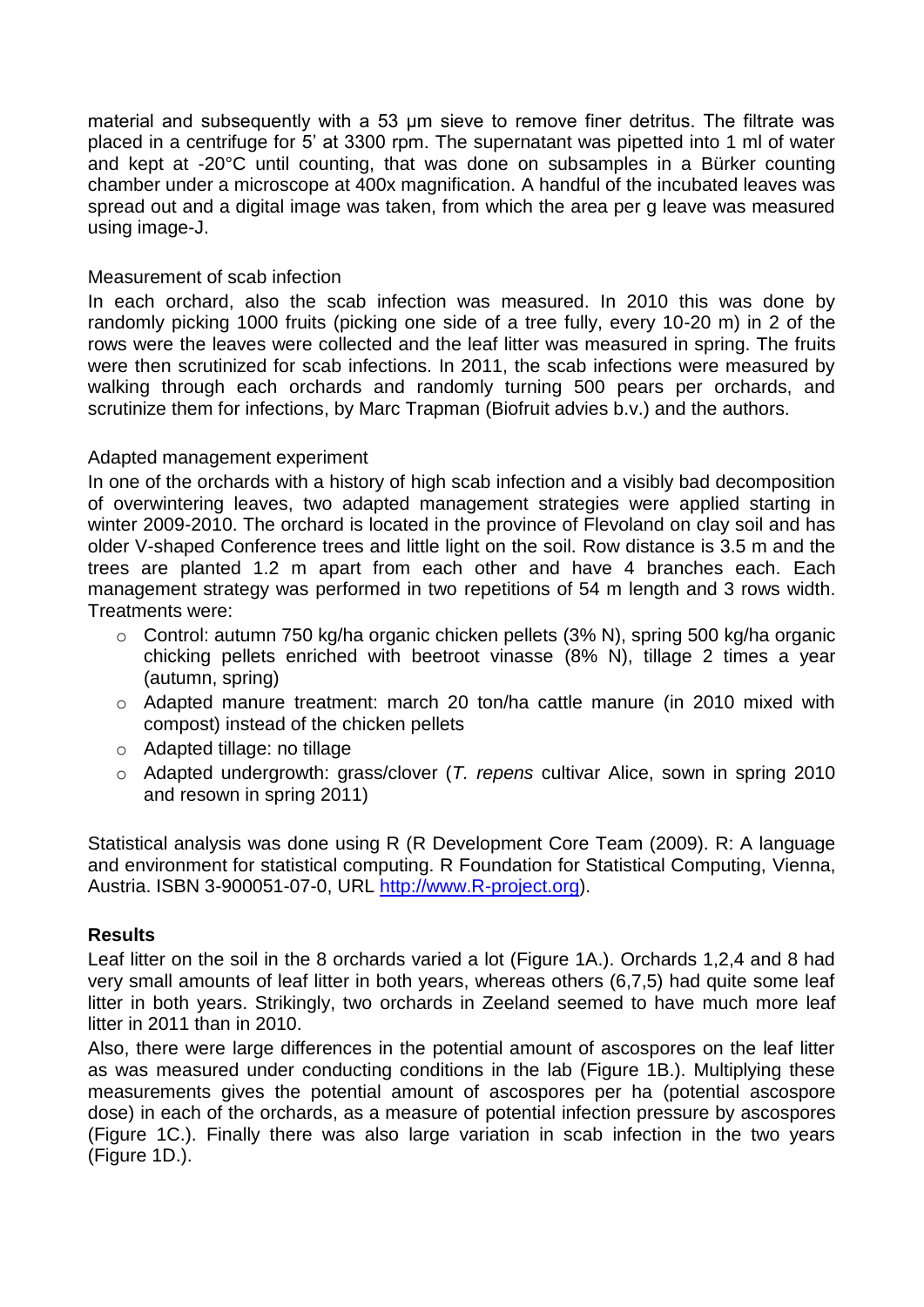

Figure 1. Leaf litter (A) (error bars indicate standard deviation), potential ascospore density on leaf litter (B) (error bars indicate standard error), potential number of ascospores per ha (C) and scab infection (D). Scab infection between the two years cannot be compared as it was measured somewhat differently (see materials and methods).

To show the intricacy of the system, scab infection was plotted against potential ascospore dose (Figure 2): there was no clear relation in both years. In 2010, there seems a sort of triangular shape in the data, indicating a potential multivariate relationship. In 2011, the situation is different: in one of the orchards (number 5) a high infection pressure by ascospores seems to coincide with a low number of infected fruit.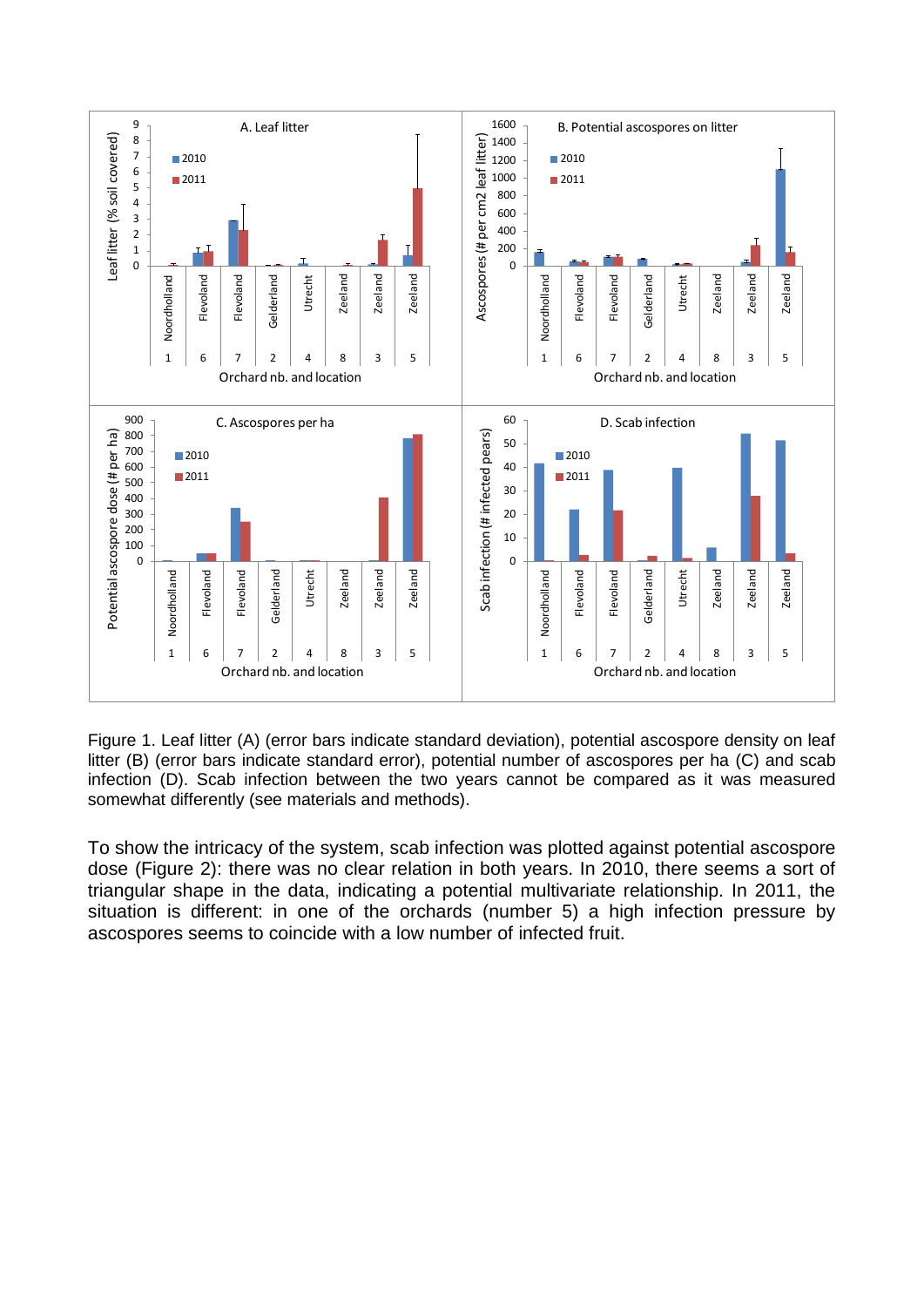

Figure 2. Scab infection plotted against potential ascospore dose in 2010 and 2011. The general level of scab infection between the two years cannot be compared as it was measured somewhat differently (see materials and methods).

That data presented above were used to do some multivariate statistics (Figure 3). In 2010, we find a statistical model that can explains 86% of the variation in the scab infection in the orchards, that contained rainfall from July till September (p=0.01) and the potential number of ascospores on the leaf litter in the orchards (p=0.046). Third important factor was the amount of leaf litter but this was not significant (and is not shown). In 2011 we find a statistical model that explains 82% of the variation of the scab containing again the potential number of ascospores on the leaf litter (p<0.01) and the potential ascospore dose (p=0.07). The two points dominating the relation are orchards 7 and 3, having both a high potential ascospore dose in 2011. In our analysis of scab incidence in the year 2011, we also tested the amount of variation explained by the scab incidence measured in 2010, but it had no significant impact.



Figure 3. Variation in scab modelled by the best statistical models, containing rainfall from July till September and the potential ascospore density on leaf litter in 2010, and the potential ascospore density on leaf litter and the potential ascospore dose in 2011.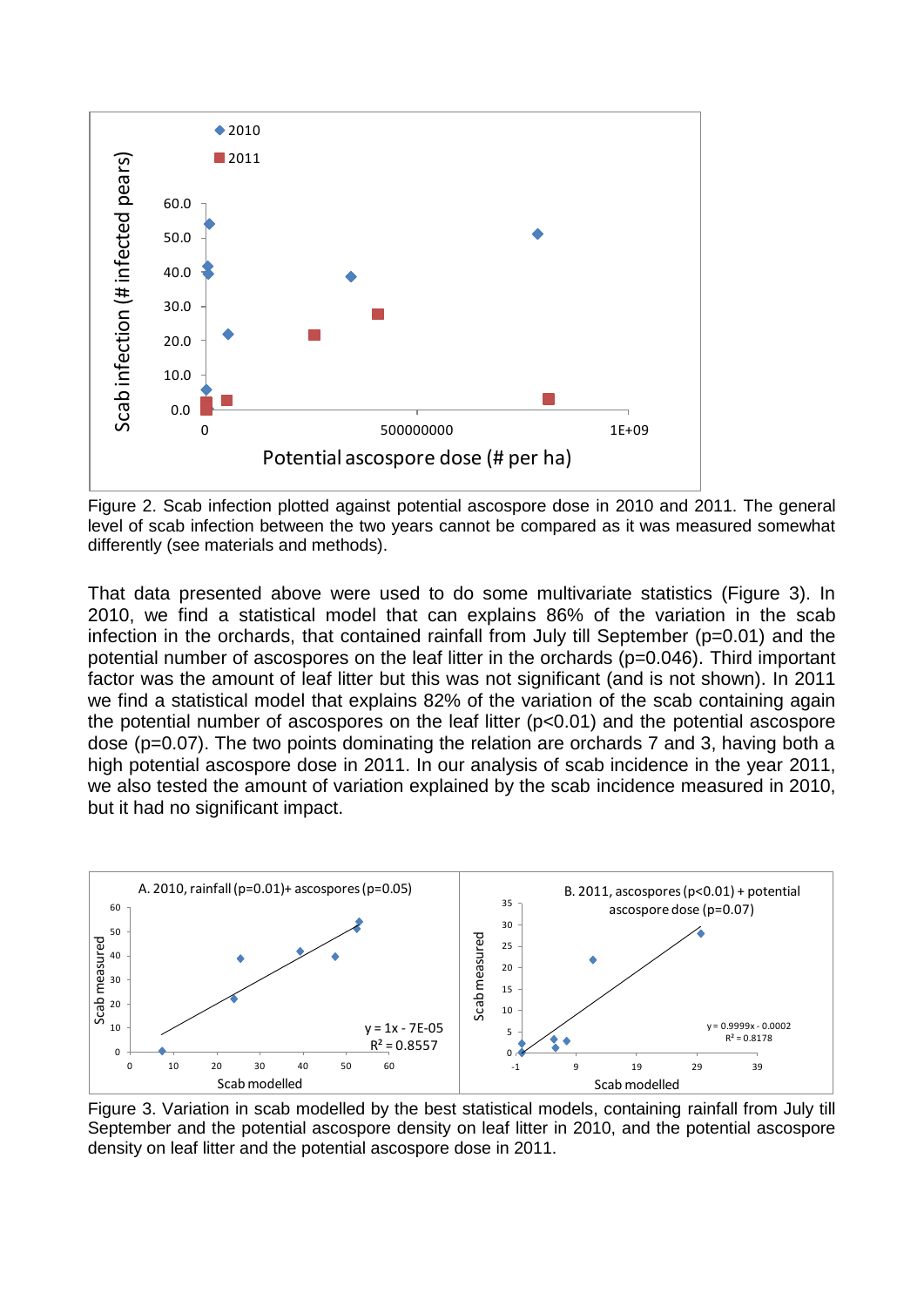Finally, we measured the amounts of leaf litter separately in the various adapted management strategies in our experiment (located in orchard 7 in the former figures) (Figure 4). Within the orchard there are quite some differences in percentage of soil area covered. However, the were no clear changes by the management strategies yet.



Figure 4. Leaf litter in de adapted management experiment in 2010 and 2011. Error bars indicate standard deviation.

#### **Discussion**

Back to our research aim: what insights in the disease cycle of pear scab do we get from these preliminary results? First of all, we can see that there are large variations, both in infection parameters and in scab incidence, within the range of orchards in our research. Both can have large annual variations: others reported the relations between autumn scab incidence and spring ascospore production (Horner & Horner, 2002). We find some correlations here: scab incidence in 2010 explained 45 % and 30 % of the variation in ascospore per unit leaf litter and potential ascospore dose, but no relation with scab incidence in 2011.

The presented data suggests that in 2010, a year with a very wet end of the summer in The Netherlands, rainfall in this period has been the main factor that explained variation in the scab incidence. Rainfall during the first part of the growing season explained only a small part of the variation. Furthermore, our results show that ascospores formed on leaf litter play a role but this is not the whole story. Strikingly, the ascospore number per unit of leaf litter area was of more importance in explaining variation in scab incidence than our calculated potential ascospore dose. There are at least two possible explanations. One could be that in the field, conditions for ascospore formation and/or infection success are not very favourable, and that the large differences in number of ascospores become a regulation factor. A second explanation can be that the number of ascospores on leaf litter is correlated with conidia from branch lesions in the same orchard. If we highlight for example orchard 1 in 2010 this becomes more clear: here, there were almost no leaves on the soil and therefore only a very low potential ascospore dose. There were still quite a number of ascospores per unit of leaf litter area, and scab incidence in 2010 was quite high. This would suggest an influence of branch lesions in this orchard. It would be very interesting to measure this additionally.